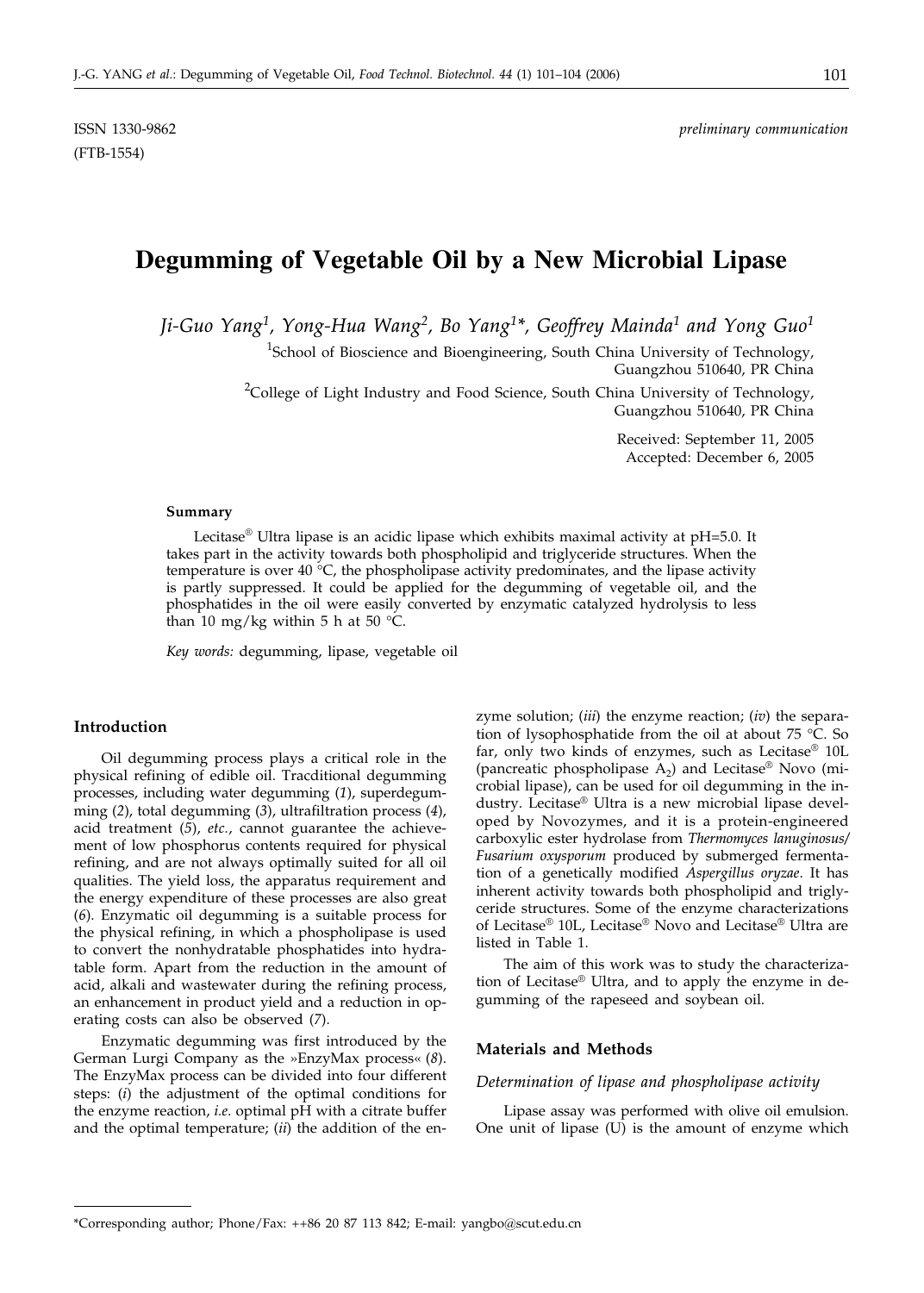| Characteristics     | Lecitase $^{\circledR}$ 10L  | Lecitase <sup>®</sup> Novo | Lecitase <sup>®</sup> Ultra |  |
|---------------------|------------------------------|----------------------------|-----------------------------|--|
| Source              | Porcine pancreas             | Fusarium oxysporum         | T. lanuginosus/F. oxysporum |  |
| Specificity         | Phospholipase A <sub>2</sub> | Phospholipase $A_1$        | Phospholipase $A_1$         |  |
| Molecular mass/kDa  | $12 - 14$                    | ~28                        | $\sim$ 35                   |  |
| $Ca^{2+}$ dependent | Yes                          | No                         | No                          |  |
| Td (DSC)            | 70–80 $\degree$ C            | 50 °C                      | 60 °C                       |  |
| Kosher/Halal        | No                           | Yes                        | Yes                         |  |

Table 1. Summary of the characterizations of the three kinds of enzymes

releases 1 µmol of titratable free fatty acids per minute under the described conditions. Substrate solution: olive oil and 4 % polyvinyl alcohol solution were emulsified at a volume ratio of 1:4 at 20 000 rpm for 10 min. Analysis conditions: 4 mL of olive oil emulsion, 5 mL of 0.05 M citric acid buffer and 1 mL of enzyme solution were mixed and incubated at 40 °C for 15 min. The reaction was terminated with the addition of 95 % ethanol (15 mL) after incubation, and the liberated fatty acids were titrated with 0.05 M NaOH. Blanks were measured with a heat-inactivated enzyme sample, for which an enzyme stock solution was kept at 100 °C for 15 min. After cooling to ambient temperature, the solution was used as described for the active enzyme sample.

Phospolipase activity was determined according to the lipase method, but using the phospholipid as a substrate. Substrate solution: 10 % phospholipid and 4 % polyvinyl alcohol solution were emulsified at a volume ratio of 1:4 at 20 000 rpm for 10 min.

All experiments were carried out in triplicate for the calculation of the mean value.

#### *Enzyme degumming experiments*

Crude rapeseed oil (150 g) was placed into a 250- -mL conical flask fitted with stopple. The oil was heated to about 80 °C in a water bath, and then citric acid buffer (0.2 mL of 45 % citric acid and 1.1 mL of 4 % NaOH, pH=5.0) was added. After homogenization for 1 min with a homogenizer at 10 000 rpm, the mixture was incubated for  $20$  min at 80 °C in a water bath under mechanical stirring (500 rpm). The temperature of the oil then decreased to about 50 °C. Followed by the addition of deionized water (2 % of oil mass) and diluted Lecitase<sup>®</sup> Ultra solution (0.1 mL, 30 mg/kg of enzyme content), the mixture was mixed with high shear in a homogenizer at 10 000 rpm for 1 min to provide a large surface area through emulsification. Then the flask was placed in a prearranged temperature water bath to begin enzymatic degumming reaction. During the whole reaction, the oil was stirred with mechanical mixer (approximately 500 rpm). Samples were drawn for phosphorus and fatty acid analyses.

# *Phosphorus and free fatty acids analyses*

#### Preparation of samples

A 10-mL sample of oil emulsion was placed in a glass centrifuge tube. The emulsion was heated in a boiling water bath for 10 min and then centrifuged at  $5000 \times g$ for 10 min. The supernatant fluid was collected and

mixed, and 8 g of oil was drawn for phosphorus and fatty acids analyses.

#### Phosphorus content analysis

Phosphorus analysis was carried out as follows: 100 mg of MgO were weighed in a porcelain dish and heated on a gas burner. A mass of 0.5–2 g of oil was added and ignited with a gas burner to become a black, hard mass, and then it was heated at 850 °C for 2 h until it turned into white ash. The phosphorus content of the ash was determined according to AOCS method Ca 12–55 (*9*). All experiments were carried out in triplicate for the calculation of the mean value.

#### Free fatty acid content analysis

Free fatty acid content of the oil samples was determined according to AOCS Ca 5a–40 (*10*). All experiments were carried out in triplicate, and the mean and standard deviation for each of the determinations were calculated and reported.

## **Results and Discussion**

# *Effect of temperature and pH on lipase and phospholipase activity*

As shown in Fig. 1, the enzyme displayed lipase and phospholipase activity. The enzyme was highly active in the acidic environment, and the optimal activity of the enzyme was observed at pH=5.0.



**Fig. 1.** pH optimum of the enzyme with lipase and phopholipase acitivity, measured in citrate buffer at 40  $^{\circ}$ C  $\blacksquare$  phospholipase activity,  $\lozenge$  lipase activity

The enzyme activity was dependent on temperature, as illustrated in Fig. 2. The lipase exhibited maximum activity at  $40^{\circ}$ C, however, the maximal phospholipase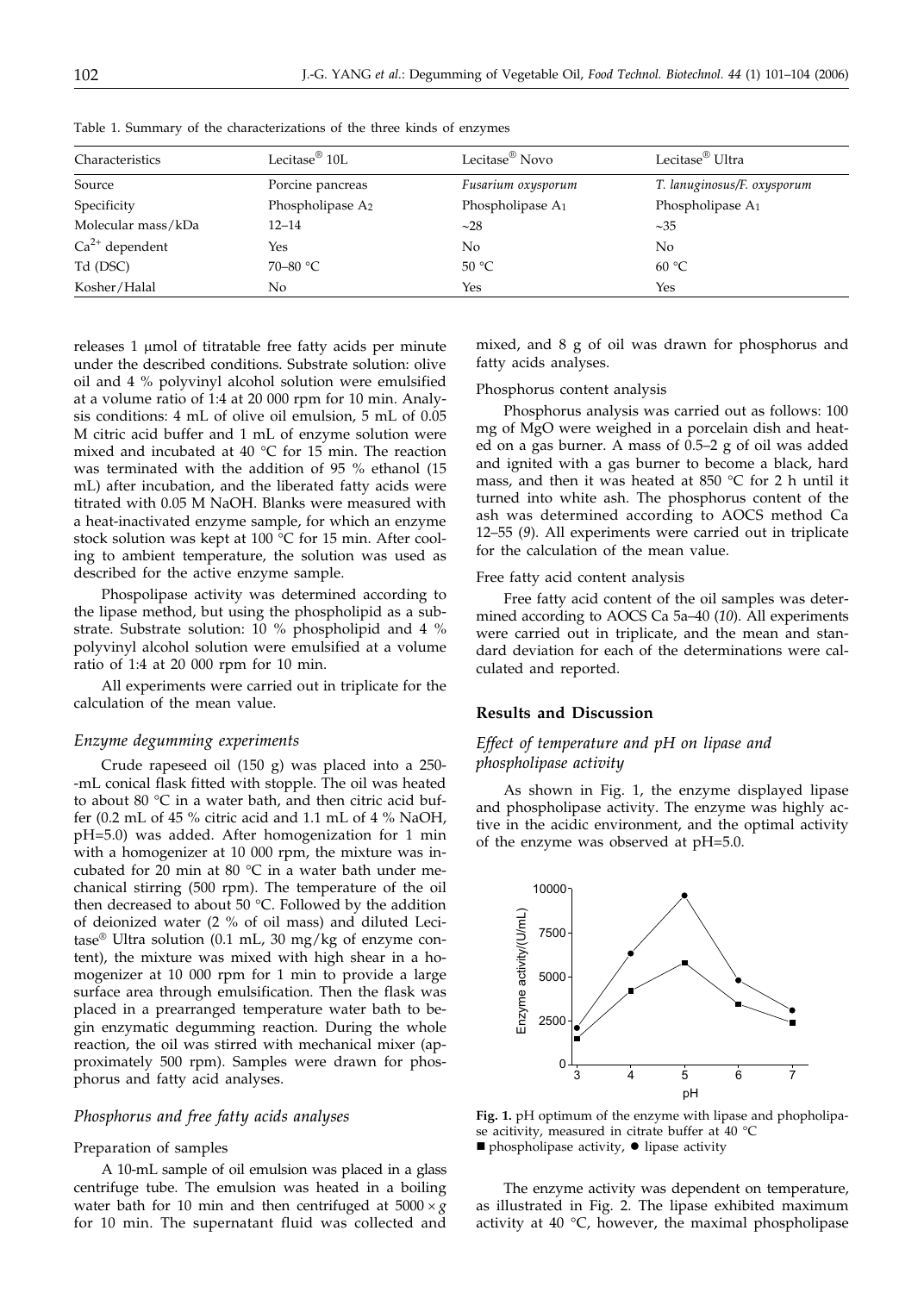

**Fig. 2.** Temperature optimum of the enzyme with lipase and phopholipase activity, measured at pH= 5.2 **Phospholipase activity, · lipase activity** 

activity was at 50 °C. The temperature had different effect on the lipase and phospholipase activity. When the temperature was under 40  $^{\circ}$ C, the lipase activity was higher than phospholipase activity; when the temperature was above 40  $\degree$ C, the phopholipase activity was predominant, and the lipase activity was suppressed.

#### *Application in the degumming of oil*

Reaction catalyzed by lipase occurred exclusively at the lipid-water interface, so it is critical to create the essential high surface area in the oil degumming reaction system. In the enzymatic oil degumming process, the high shear mixer was used to produce the stable emulsion of crude oil, citric acid, enzyme solution, and additional water. At the interface between the oil and water phase, the reaction of water-soluble enzyme and the oil- -soluble phospholipid took place, and phospholipid was enzymatically hydrolyzed to lysophospholipid, which is soluble in the water phase.

Fig. 3 shows the results obtained for the degumming of crude oil. When the citric acid buffer was added to the oil and mixed at 80 °C for 20 min, the content of phosphorus in the rapeseed oil and soybean oil decreased from 123.1 and 150.4 mg/kg to 35.4 and 34.5 mg/kg, respectively. The addition of citric acid buffer had al-



**Fig. 3.** Residual phosphorous content in the oil phase as function of time in oil degumming experiments

rapeseed oil, no enzyme was added,  $\Box$  rapeseed oil, 30 mg/ kg of Ultra enzyme was added,  $\bullet$  soybean oil, no enzyme was added,  $\circ$  soybean oil, 30 mg/kg of Ultra enzyme was added

ready caused coagulation and precipitation of part of phosphatides. Therefore, the phosphorus content in the oil was substantially lower than the phosphorus content of the crude oil after the acid treatment. When the reaction mixture was cooled to 50  $^{\circ}$ C, the enzyme solution (30 mg/kg of Lecitase® Ultra) was added. The oil was degummed to less than 10 mg/kg within 2 h, and then the phosphorus content was reduced to 8 mg/kg (rapeseed oil) and 6 mg/kg (soybean oil) by the enzymatic catalyzed hydrolysis within 5 h.

Treatment of crude oil with the enzyme could result in an increase of free fatty acids in the oil. As shown in Table 2, it was observed that the free fatty acids in the rapeseed and soybean oil increased less.

Table 2. Free fatty acids in the oil from the degumming experiments of rapeseed oil and soybean oil at different time

| Reaction time/h | <i>w</i> (free fatty acids in the oil)/% |                 |  |
|-----------------|------------------------------------------|-----------------|--|
|                 | Rapeseed oil                             | Soybean oil     |  |
| $\theta$        | $2.26 \pm 0.03$                          | $1.04 \pm 0.07$ |  |
|                 | $2.28 + 0.04$                            | $1.08 \pm 0.11$ |  |
| 3               | $2.38 \pm 0.07$                          | $1.19 \pm 0.08$ |  |
| 5               | $2.41 \pm 0.05$                          | $1.20 \pm 0.06$ |  |

Results are the mean of triplicates  $\pm$  S.D.

It is well known that one fatty acid will be removed from one phospholipid molecule in the enzymatic degumming process. As a result, there will be about 0.1 % increase of the free fatty acids (FFA) if the phosphorus content is 100 mg/kg. In this study, it was found that the amount of FFA increase fitted well to that of the decrease of phosphorus. Therefore, it was concluded that the increase of free fatty acids was the consequence of the hydrolysis of phospholipids rather than triglycerides. It was an interesting phenomenon that the Lecitase® Ultra enzyme was able to identify only the phospholipids as substrate, and did not hydrolyze the triglyceride in the enzymatic oil degumming system, although the lipase activity of the Lecitase® Ultra enzyme was remarkable in the other system. The mechanism of this enzymatic reaction needs to be explored in the future research.

So far, some microbial enzymes with both lipase and phospholipase activity are known. The microbial lipase from *Aspergillus niger* could be more efficient in the hydrolysis of soybean phospholipids, and it exhibits a much higher phospholipase than lipase activity (*11*). Winter *et al.* (*12*) used the microbial lipase from *Aspergillus* sp*.* RH 3046 to hydrolyze the phospholipids in the soybean, rapeseed and sunflower oil, and it was found that both the phospholipase and lipase activity were exhibited, but phospholipase was predominant. The microbial enzyme is significantly different from pancreatic phospholipase. Pancreatic phospholipase is regarded as a true phospholipase activity without lipase activity. It was found that Lecitase® 10L (pancreatic phospholipase) preferentially hydrolyzed phospholipids in aqueous phase, while Lecitase® Novo (microbial lipase from *Fusarium oxysporum*) preferentially hydrolyzed phospholipids in oil phase (*13*). For different microbial lipase the ratio of